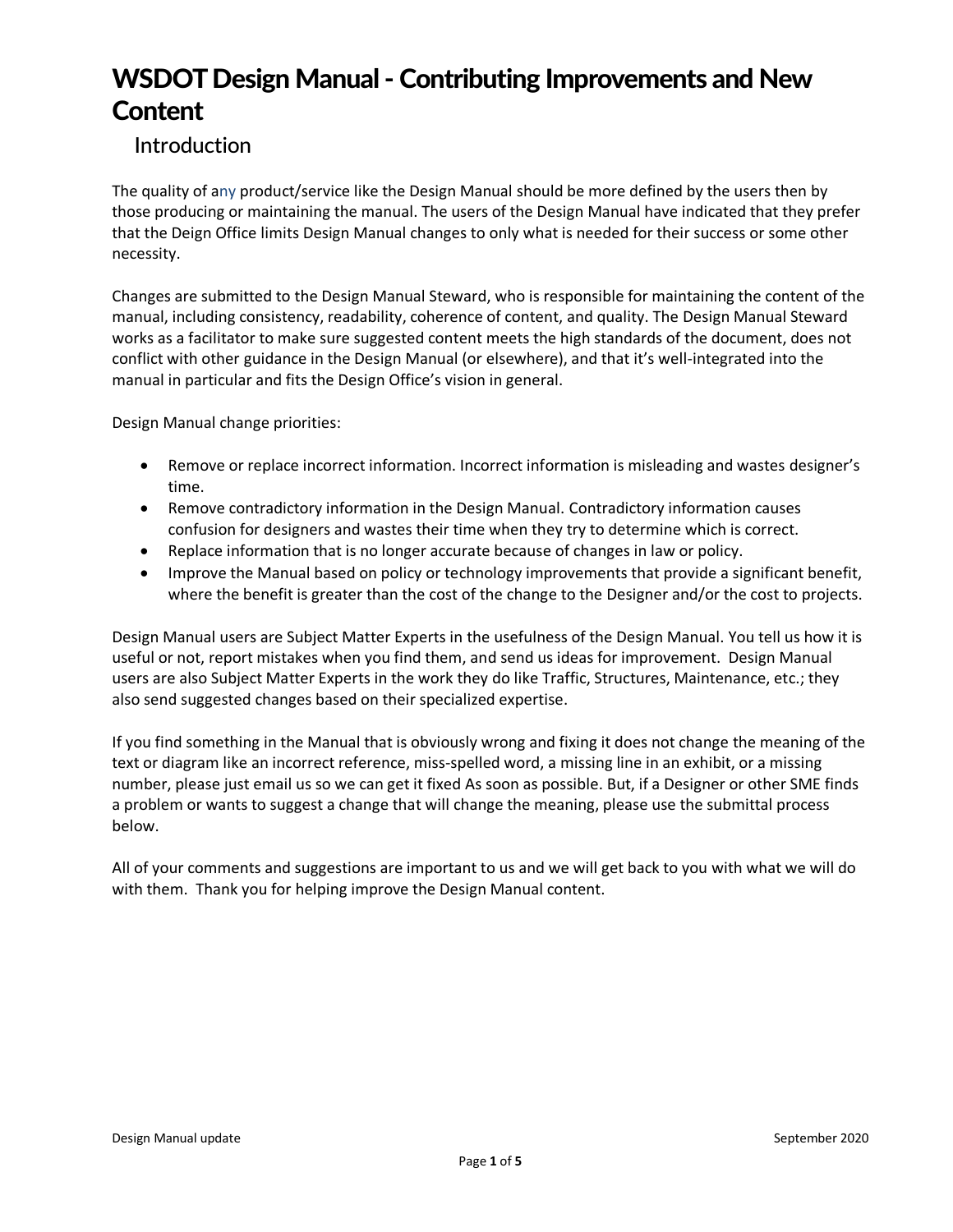#### Improvement Submittals

Before you spend a lot of time suggesting a change, especially a large one, you might first contact us and talk to us about what you think the problem(s) is or fill out and send us the submittal form at the bottom of this document. This way we can fully understand the problem and help you develop a solution that will work for everyone before you spend a lot of time writing changes.

Suggested changes are normally submitted to the Design Manual Steward, who adds them to the Clearinghouse, which is a master to-do list. When presenting a suggested improvement, please use the submittal form below or provide a written submittal that addresses the following questions

What is the driver for a change? (What is the story of the problem or suggested improvement)

- What is the problem? **I**n other words what do you think the problem is?
- When does the problem occur? Does the problem happen regularly or only in special situations?
- Who is affected by the problem? Does the problem affect every Designer or a specific specialty group?
- How severe is the problem? Does it affect project delivery or is it an inconvenience?
- Why should we address this problem now? Versus in next year's Design Manual update cycle?

This might be enough to go on, but if you want to continue, here are three more questions.

- Which DM sections do you think will be affected?
- What does the Design Manual say now?
- Conceptually, what might the change look like?

After a problem(s) has bene determined, the Design Manual Steward is happy to send a copy of the chapter(s) needed to suggest the change. Please use Word's "**track changes**" feature to show the suggested change and add a **comment** per change so we and other reviewers can easily understand why you're suggesting the change.

Of course, the scale of the submittal should match the scale of the change.

Again, if the change is small and obvious like a misspelled word or a missing number, you can just explain it in an email and you would not use this process.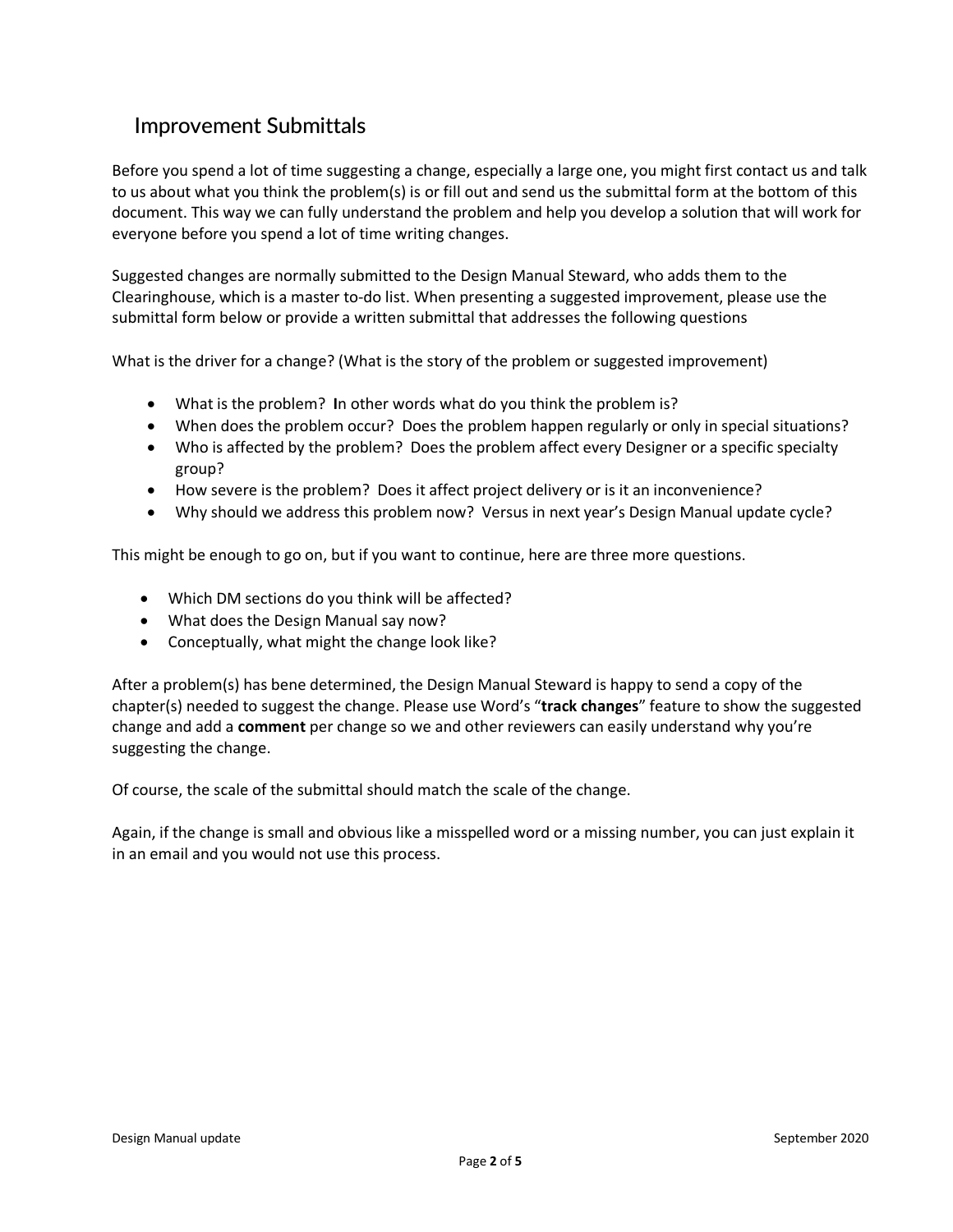### Evaluation and Prioritization

Each entry in the Clearinghouse is evaluated for possible inclusion in the next, Design Manual revision cycle. The revision cycle typically ends with publication in September; however, major policy changes, like the Manual for Assessing Safety Hardware (MASH) or law changes, can initiate a special update cycle and publish date because of implementation deadlines.

Next, the list is prioritized with help from the Assistant State Design Engineers or (ASDEs) based on the benefit and the required investment in personnel and time to perform the changes. While this is being done, the person that suggested the change might be asked to call-in to present their idea to the group. If we need this, we will let you know in plenty of time so you can be prepared.

Please be prepared to answer the questions from the audience, especially in cases where it has been determined that a wider discussion with region staff is advisable.

A formal process is conducted by the Design Manual Steward to engage the ASDEs in a joint prioritization exercise using two criteria:

The **benefit of the change** compared to the **cost in effort and time** to implement it.

The estimate of **benefit** considers:

- o How much does it benefit the highway users?
- o Does it benefit Designers?
	- $+$  How much does it benefit Designers
	- - How much of a detriment would it be to Designers
- o How much does it improve design decisions?
- o How much does it reduce risk?

The estimate of **cost of implementation** considers:

- o Will it adversely affect the users?
- o How much effort and time will it take to make the change?
- o How hard will it be to implement?
- o What is the cost to the department?

The results of this criteria-based exercise creates a matrix that helps determine prioritization of changes for the next Design Manual publication. The prioritization results are elevated for endorsement by the State Design Engineer, Deputy State Design Engineer, and ASDEs, and are used to inform the workplan for the next edition of the manual.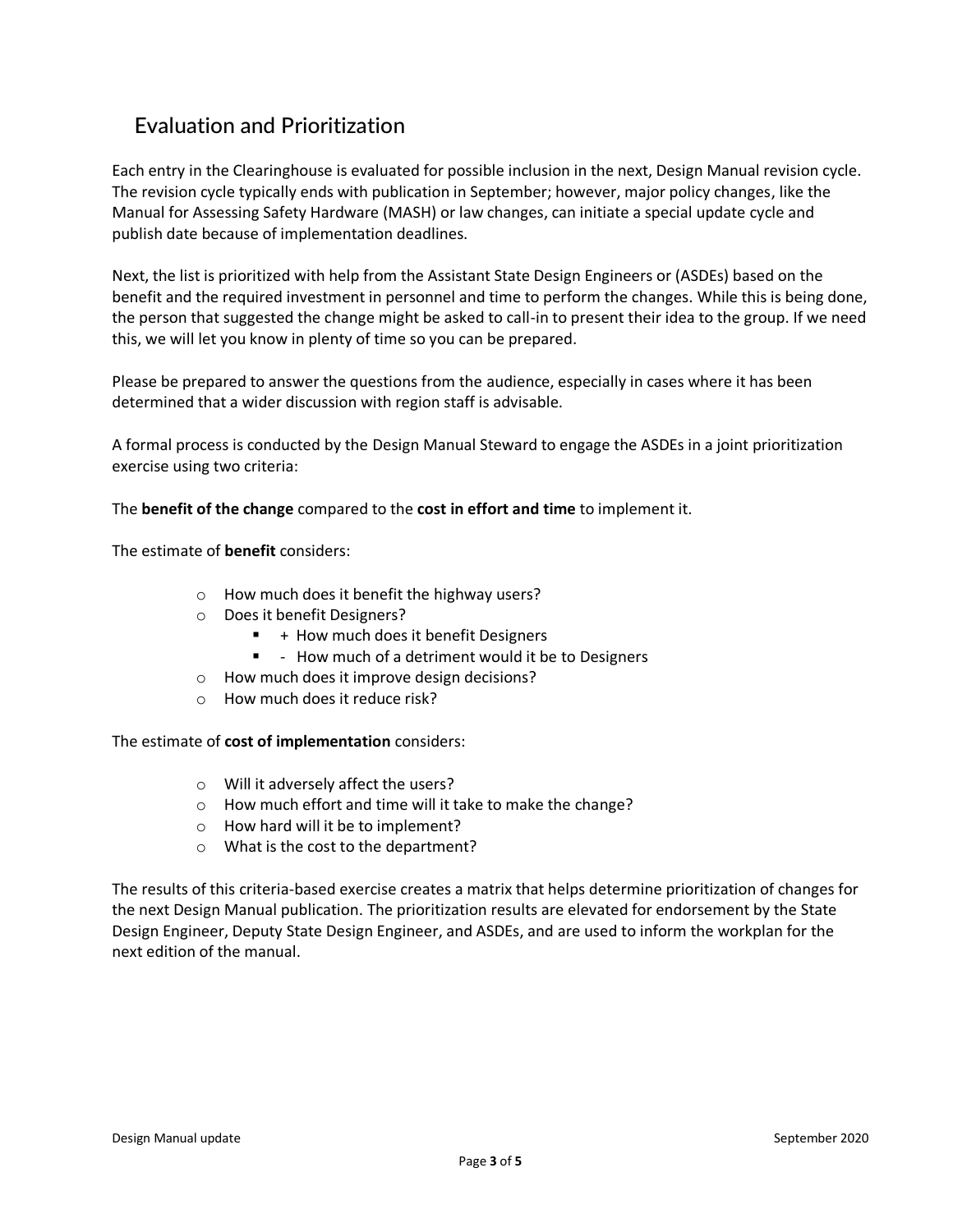### Reviews and Approvals

After the Changes written, they go through:

- Headquarters Design and Subject Matter Expert Review.
- Statewide Review. Where the Regions, other HQ Offices, consultants, and FHWA will see it and can comment on the suggested changes:
	- o Region reviews are sent to the Region Points of Contact.
		- **E** Every Region has one or more Points of Contact
		- **Every Point of Contact is expected to:** 
			- Receive the DM updates
			- Send the updates to key Subject Matter Experts in the Region
			- Receive the comments back from the Subject Matter Experts
			- Put all the comments in a single file
			- And, send the file back to us. So that we can compile one file for all the comments.
			- The Points of Contact usually get 3 to 4 weeks to do all these steps. It's a lot of work and they do a great job on a short notice.
			- You may someday be asked to review Design Manual updates for your Region Point of Contact person.
- We receive the comments back from the Points of Contact, address them, and make changes based on the comments.
- We then present the changes to the Assistant state Design Engineers (ASDEs) and other HQ Offices for their review and finalize the changes.
- The changes are then presented to the State Design Engineer for his Review and approval.
- The last step is review and approval by the Federal Highway Administration (FHWA).